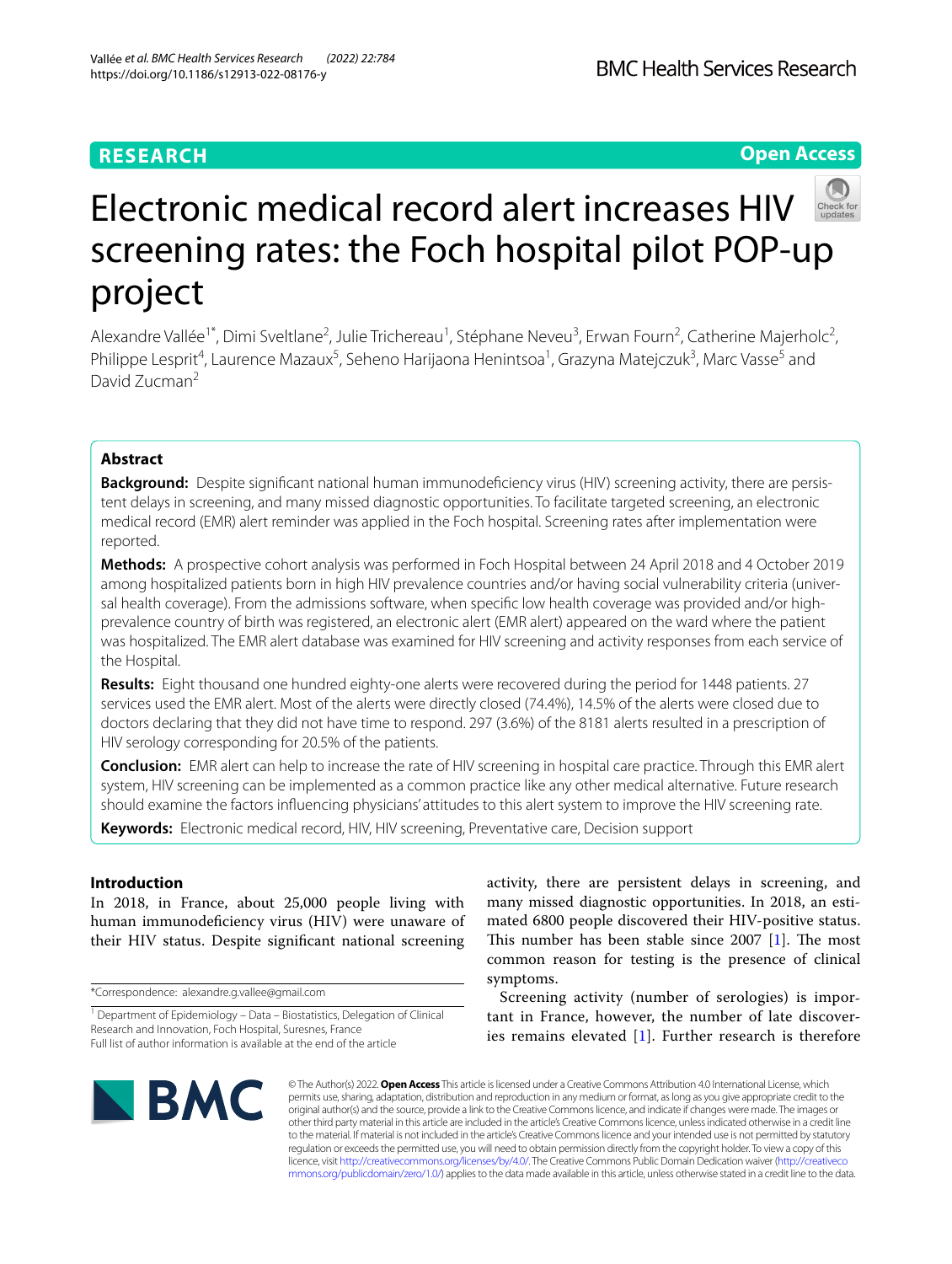needed to improve targeting techniques for people living with HIV who are unaware of their HIV status. There are several barriers to HIV screening, such as thinking not to be at risk of acquiring HIV and not discussing risk-taking issues with the physician. For health professionals, the difficulty of speaking about HIV, avoidance of the subject of HIV, but also lack of training both to propose and do the test [\[2](#page-6-1)]. Similar studies in Europe and The United States have confirmed this finding  $[3-5]$  $[3-5]$ .

Signifcant challenges remain in implementing published guidelines [[6\]](#page-6-4). In France, it is recommended that at least one HIV test be ofered to the general population, when using care and more frequently for at-risk populations.

There is no organized HIV screening strategy during hospitalization. HIV screening during hospitalization is rarely carried out except in certain services (maternity, internal medicine, and haemodialysis) while migrants and people living in precarious situations can be hospitalized in all departments of the hospital. On the other hand, patients often believe that they have had a routine HIV test done during their hospitalization whatever the pathology leading to hospital admission.

Moreover, the initial HIV serology prescription was very heterogeneous in our hospital. Before the implementation of this study, HIV screening was very poor in surgical departments of our hospital, which had led to several deaths, in particular cases of cerebral toxoplasmosis mistaken for cerebral metastases due to the lack of knwoledge of HIV infection in hospitalized patients. On the other hand, many services had a signifcant or even systematic use of screening tests (e.g. haemodialysis, maternity) representing a high number of tests. In parallel, the use of prescription alerts was implemented several years ago for multiresistant bacteria to antibiotics and emerging bacteria highly resistant to antibiotic screening and practices for isolating and carrier patients.

As a result, there are many missed opportunities for HIV screening in a hospital. Physicians and hospitals are increasingly being evaluated based on their adherence to screening recommendations. Electronic medical report alerts (EMR alert) have become a commonly used method to encourage physicians to use screening. Although many physicians have expressed concern about "alert fatigue," the literature suggests that EMR improves screening rates for many conditions, including breast cancer, osteoporosis, abdominal aortic aneurysms, hepatitis C and obesity  $[7-11]$  $[7-11]$  $[7-11]$ . Despite the latest studies showing positive efects for HIV screening [[12](#page-6-7)], EMR alert for HIV screening data remain uncertain. Indeed, several studies have shown an increase in HIV screening with EMR alert in association with other interventions [[13–](#page-6-8)[15\]](#page-6-9), while other studies show on the contrary no efect of these EMR alerts [[16\]](#page-6-10).

Thus, the objective of our study was to assess the impact of the EMR alert reminder on rates of screening for HIV in a hospital care practice.

#### **Method**

Foch hospital is a non-proft medical-surgical hospital located in France, access to which is open to the entire population of the area. Of the 44,000 annual hospitalizations, approximately 2000 vulnerable/precarious hospitalized patients (having state medical aid (AME) / universal health coverage (CMU) or complementary universal health coverage (CMUc)) have been identifed. HIV screening activity has proven to be non-existent  $\left( < 100 \right)$ tests/year) in the various surgical departments (thoracic, visceral, urology, neurosurgery, etc.) even though these departments receive as many disadvantaged patients as the medical departments. Throughout the hospital, about 2200 HIV serology tests are carried out per year (mandatory screenings carried out by the maternity department have been excluded). There are only 200 serology tests prescribed by the Emergency Department per year for more than 40,000 emergency visits. This situation is probably not specifc to Foch hospital. Faced with these extremely low screening fgures, it became necessary to set up a "POP-Up" electronic alert within the Foch hospital to raise the awareness of medical personnel and improve screening practices. This innovative research was a frst in France.

Thus, a prospective cohort analysis, non-randomized and monocentric study was performed for all patients hospitalized in Foch Hospital between 24 April 2018 and 04 October 2019. The study was approved by the Foch IRB: 2016-A01194–47.

The major benefit of this research is to try to improve HIV screening practices among vulnerable and disadvantaged hospitalized patients at Foch Hospital.

The main objective of this study was to investigate the practice of hospital doctors in Foch hospital following the implementation of an EMR alert to encourage targeted screening for HIV infection according to specifc sociodemographic criteria.

Patients were included if aged over 18years, had AME, CMU or CMUc or were born in high HIV prevalence countries such as: sub-Saharan Africa, the West Indies, South America, Asia, Eastern Europe [\[17](#page-6-11), [18](#page-6-12)]. In France, migrants, largely from sub-Saharan Africa, represent a significant proportion of HIV cases (38% in 2015). This population is mainly covered by AME/CMU. They represent 40% of undiagnosed HIV-infected individuals [\[19\]](#page-6-13).

Exclusion criteria were people with engaged vital prognostic (unable to consent due to alteration of conscience)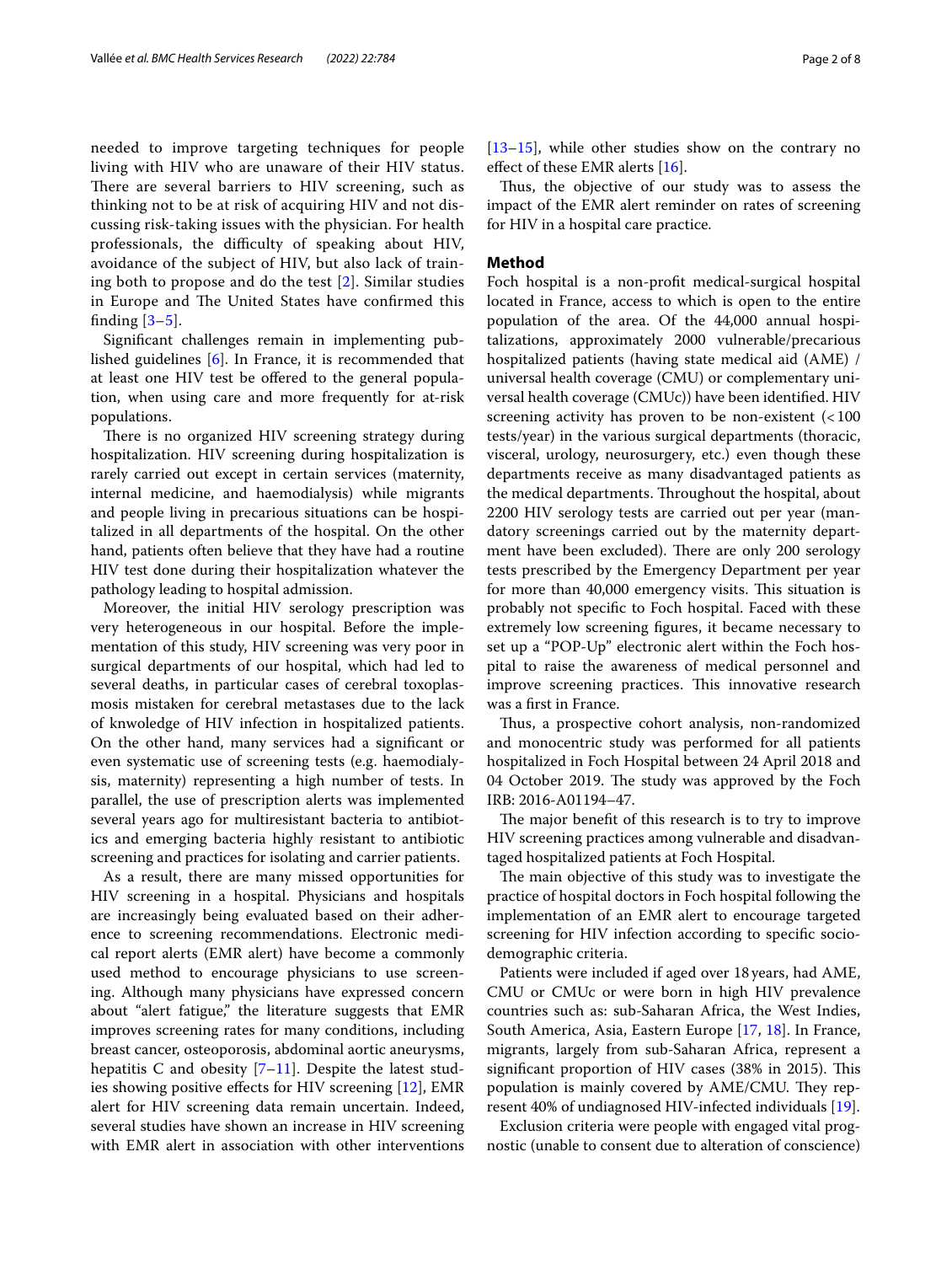at the time of hospitalization, those not having given consent, and people already knowing their HIV status.

For patients: age, gender, health coverage, country of birth were recovered.

#### **EMR alert characteristics**

To avoid the "fatigue reminder" efect [\[20](#page-6-14)] the window will not be blocking, ticking an item does not generate another window. Only one window will appear with all the necessary information. This simplicity proved effective in the study of Federman et al. [[21\]](#page-6-15).

From the "AXYA" admissions software, as soon as the type of AME or CMU health coverage are provided and/or the high-prevalence country of birth were registered, an electronic alert (a bridge between the admission software and the medical prescription software "OMNIPRO") appears on the ward where the patient is hospitalized (computerized medical record).

The Computer Science Department of Foch hospital will extract using this software:

For the patient:

- Anonymized socio-demographic data of hospitalized patients: initials (1st letter of surname and 1st letter of frst name), age, gender, country of birth, type of health cover (AME or CMU), serology performed (date and results).
- The name of the prescribing doctor and the service,
- The name of the hospitalization service.

For the doctor:

- The name of the service,
- The opening date of the POP-UP,
- The answers to the POP-UP questions described in paragraph 3.2.1.1.

Retrospective data for the last 12months of patients hospitalized at Foch Hospital (no identifcation of patients will be extracted): number of hospitalizations, number of serologies performed, number of patients with socio-demographic criteria justifying HIV screening (medical coverage and country of birth).

In the POP-Up window physicians see:

1 - The current summary of recommendations for HIV screening.

2- Six checkboxes:

- Prescription of HIV serology (with brief note).
- No time to respond to the alert.
- Patient who has already had a serology dating from less than 3months
- Patient followed for HIV infection.
- Patient who refused the test.
- Clinical condition of the patient not allowing to obtain his non-opposition.

This alert can only close if it is informed. If the alert was directly closed or the "no time to respond to the alert" was clicked, the alert was repeated every day during the patient hospitalization stay.

#### **Statistical analysis**

Characteristics of the study population were described as absolute numerical values and proportions for categorical variables.

### **Results**

In total, 8181 alerts were recovered during the period for 1448 patients. 27 hospitalization units used the EMR alert. Most of the alerts were directly closed (74.4%), 14.5% of the alerts were closed due to clinicians declaring that they had no time to respond. 297 (3.6%) of the 8181 alerts resulted in a prescription of HIV serology but corresponding to 20.5% of the patients (Table [1](#page-3-0)). For 523 patients (36.1%) the EMR alert was unique since 23.9% of the alerts resulted in prescribed HIV serology (Table [1](#page-3-0)). For the remaining 925 when the EMR alert was repeated the median (25th to 75th percentile) of alerts was 6 [3 -10] and resulted in 18.6% of patients who were prescribed an HIV serology (Table [1\)](#page-3-0).

Among the 1448 patients, 51.9% were male, 86.6% were CMU and 69.7% of them came from Africa. The mean age of patients was 55.9 [18–91] years (Table [2](#page-3-1)).

The first four services prescribing HIV serology with the EMR alert were nephrology (18.2% of total), neurology (16.2% of total), internal medicine (14.1% of total) and digestive surgery (10.4% of total) (Table [3\)](#page-4-0). On the 297 HIV serologies, 182 gave a result (61.3% [57.7–68.9] of the total). 98.9% of the serologies were negative, while 2 were positive (1.1% [0.2–4.3]. One of the positive HIV tests was found in Cardiology, and the other in the Nephrology department, the triggering factor being social vulnerability for one and high prevalence country of birth for the other. One of the two patients admitted having already had an HIV positive test done. The newly discovered patient was linked to care during his hospitalization. Nephrology (40.6%), digestive surgery (40.3%) and neurology (34.5) remained the frst services with a higher HIV serology prescription rate based on the number of hospitalizations (Table [3](#page-4-0)).

#### **Discussion**

The purpose of this study was to assess the impact of the EMR alert on targeted HIV screening rates in hospital care practice. The results of the study showed that the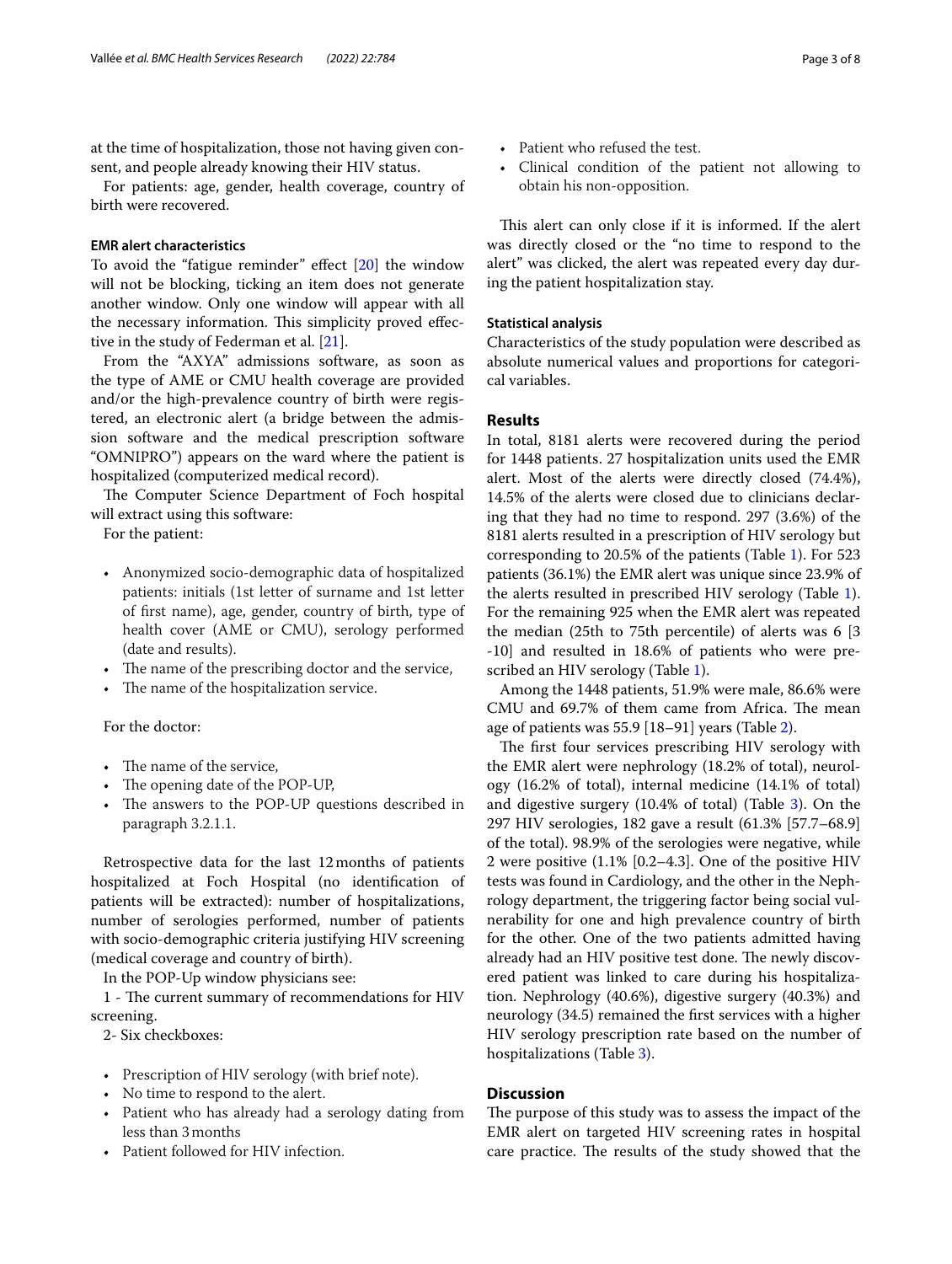|                                                                                    | Overall responses (1.448<br>patients, 8.181 alerts) |       | <b>Responses for MD of patients</b><br>with only one hospitalization (523<br>patients) |       | Last response for MD of<br>patients with multiple<br>hospitalizations (925<br>patients) |       |
|------------------------------------------------------------------------------------|-----------------------------------------------------|-------|----------------------------------------------------------------------------------------|-------|-----------------------------------------------------------------------------------------|-------|
|                                                                                    | n                                                   | $\%$  | n                                                                                      | $\%$  | n                                                                                       | $\%$  |
| 0-Window directly closed                                                           | 6087                                                | 74.4  | 118                                                                                    | 22.56 | 513                                                                                     | 55.46 |
| 1-Prescription of HIV serology                                                     | 297                                                 | 3.63  | 125                                                                                    | 23.9  | 172                                                                                     | 18.59 |
| 2-No time to respond to the alert                                                  | 1188                                                | 14.52 | 29                                                                                     | 5.54  | 81                                                                                      | 8.76  |
| 3-Patient who has already had a serology less<br>than 3 months old                 | 307                                                 | 3.75  | 196                                                                                    | 37.48 | 110                                                                                     | 11.89 |
| 4-Patient followed for HIV infection                                               | 65                                                  | 0.79  | 49                                                                                     | 9.37  | 15                                                                                      | 1.62  |
| 5-Patient who refused the test                                                     | 29                                                  | 0.35  | 5                                                                                      | 0.96  | 24                                                                                      | 2.59  |
| 6-Clinical condition of the patient not allow-<br>ing to obtain his non-opposition | 208                                                 | 2.54  |                                                                                        | 0.19  | 10                                                                                      | 1.08  |

<span id="page-3-0"></span>**Table 1** Distribution of medical responses to POP-UP alerts

<span id="page-3-1"></span>**Table 2** Characteristics of the study population of patients

| <b>Parameters</b>        | n   | %             |
|--------------------------|-----|---------------|
| Sex                      |     |               |
| Female                   | 697 | 48.1          |
| Male                     | 751 | 51.9          |
| Health coverage          |     |               |
| <b>AME</b>               | 69  | 11.0          |
| CMU                      | 543 | 86.6          |
| SS                       | 15  | 2.4           |
| Missing data             | 824 |               |
| Alert origin             |     |               |
| <b>Birth country</b>     | 836 | 57.7          |
| Social security          | 484 | 33.4          |
| <b>Both</b>              | 128 | 8.8           |
| Geographic region        |     |               |
| South America            | 15  | 1.56          |
| Asia                     | 132 | 13.69         |
| Africa                   | 672 | 69.71         |
| Eastern Europe countries | 65  | 6.74          |
| Guyane                   | 8   | 0.83          |
| Haiti                    | 72  | 7.47          |
| Age of patients          | n   | $\frac{0}{0}$ |
| $\leq$ 30 years          | 73  | 5.07          |
| ]30-40 years]            | 192 | 13.33         |
| ]40-50 years]            | 244 | 16.94         |
| ]50-60 years]            | 305 | 21.18         |
| ]60-70 years]            | 392 | 27.22         |
| >70 years                | 234 | 16.26         |

state medical aid (AME)

universal health coverage (CMU)

SS: social security

EMR alert led to a prescription of HIV serology in 20.5% of the targeted population. Previous studies have shown that EMR was associated with a reduction in the number of patients who have never been screened for HIV [[12–](#page-6-7) [14\]](#page-6-16). Similarly, an Indian study showed that the introduction of an electronic recall for 1 year was associated with higher rates of HIV screening [\[15\]](#page-6-9). However, it appeared that these encouraging results would only be efective in the event of systematic recalls [[16\]](#page-6-10).

Overall, our results are complements to a growing number of fndings supporting the use of an EMR alert, even for traditionally stigmatizing conditions such as HIV infection. However, only 61% of the prescribed serologies were carried out. The prescription was unfortunately only rarely followed up in service teams, one possible explanation could be patient refusal or lack of time by healthcare teams for non-priority care faced with the urgency of support.

EMR alert is easily usable by health professionals and consists of a simple prescription reminder to help health professionals to better screen precarious populations in the face of the national and international public health challenge that is HIV screening. Even if only one test was positive, the large number of tests carried out may show the need for such devices to allow better management of patients at risk. In the United-States, the use of this tool has been strongly encouraged by health authorities to avoid variability in practices but also medical errors in the management of HIV or other pathologies [[22](#page-6-17)[–24](#page-6-18)]. The introduction of the EMR alert is mainly accompanied by improved practices and often reduced costs [[25\]](#page-6-19). EMR is not intended to replace the clinician's judgment, but rather to provide a tool that helps health care teams manage efectively. Indeed, this tool allows them to have the latest recommendations of the experts and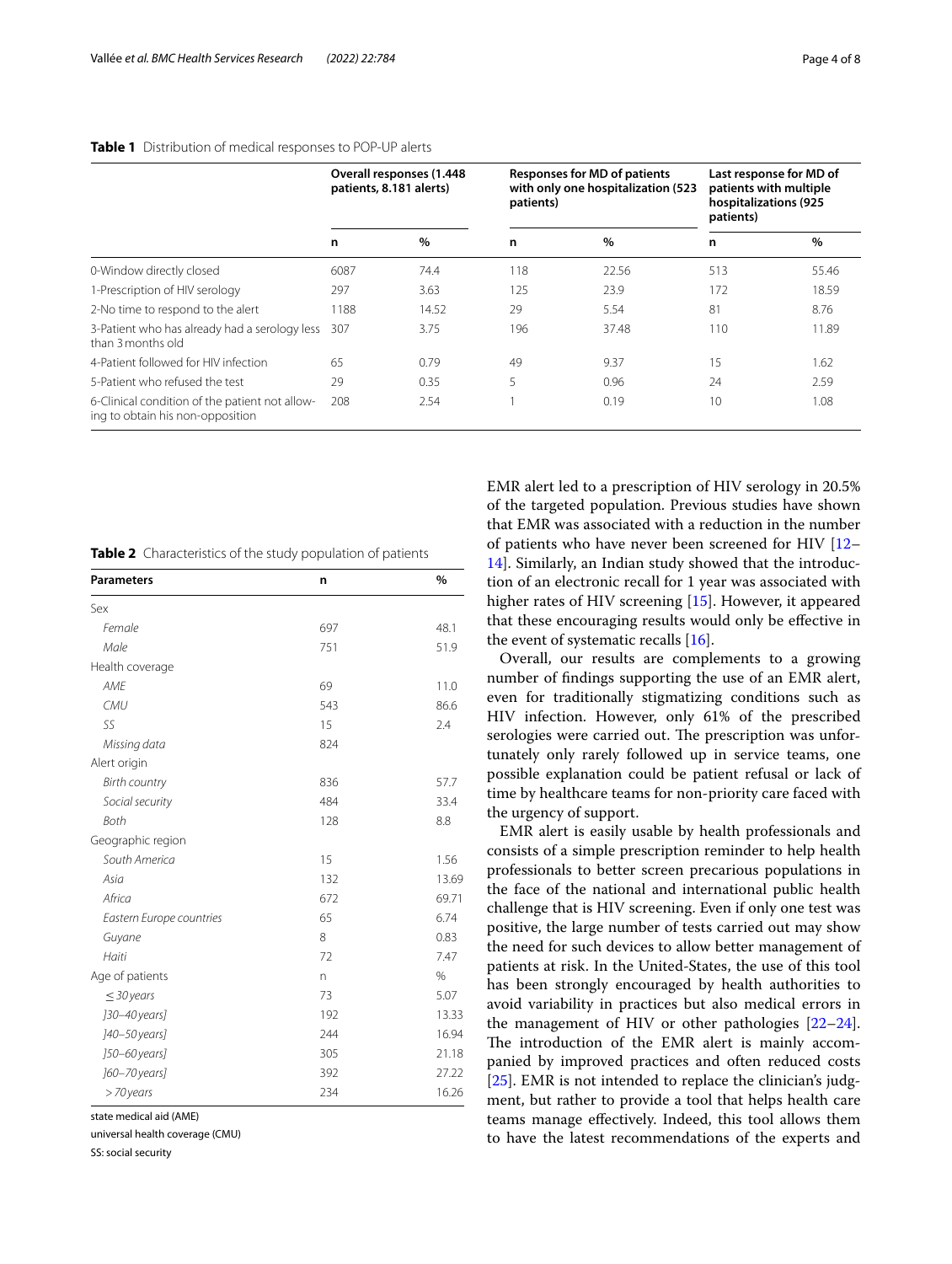| <b>Service</b>      | <b>POP-UP alerts</b> | hospitalizations | <b>HIV serology</b><br>prescriptions | % HIV prescriptions/<br>hospitalizations | <b>HIV</b><br>serology<br>made |
|---------------------|----------------------|------------------|--------------------------------------|------------------------------------------|--------------------------------|
| Neurosurgery        | 956                  | 137              | 16                                   | 11.7                                     | 10                             |
| Urology             | 765                  | 148              | 9                                    | 6.1                                      | 3                              |
| Cardiology          | 699                  | 133              | 23                                   | 17.3                                     | 15                             |
| Diabetology         | 657                  | 48               | 12                                   | 25.0                                     | 10                             |
| Neurology           | 622                  | 139              | 48                                   | 34.5                                     | 32                             |
| Thoracic surgery    | 570                  | 68               | 8                                    | 11.8                                     | 3                              |
| Nephrology          | 553                  | 133              | 54                                   | 40.6                                     | 28                             |
| Oncology            | 534                  | 84               | 10                                   | 11.9                                     | $\overline{4}$                 |
| Internal medicine   | 452                  | 156              | 42                                   | 26.9                                     | 29                             |
| Pneumology          | 440                  | 113              | 20                                   | 17.7                                     | 10                             |
| Obstetric           | 425                  | 75               | 2                                    | 2.7                                      | 0                              |
| Urgency             | 289                  | 30               | 7                                    | 23.3                                     | 4                              |
| Digestive surgery   | 255                  | 77               | 31                                   | 40.3                                     | 24                             |
| Psychiatry          | 243                  | 20               | 3                                    | 15.0                                     | 3                              |
| Geriatrics          | 222                  | 13               |                                      | 7.7                                      |                                |
| Otorhinolaryngology | 211                  | 30               | 2                                    | 6.7                                      |                                |
| Gynecology          | 125                  | 25               | $\Omega$                             | 0.0                                      | 0                              |
| Vascular surgery    | 92                   | 12               | 4                                    | 33.3                                     | 3                              |
| Anesthesiology      | 38                   | 22               | 3                                    | 13.6                                     | 2                              |
| Ambulatory surgery  | 10                   | 10 <sup>°</sup>  | $\circ$                              | 0.0                                      | 0                              |
| Others              | 23                   | 19               | $\overline{2}$                       | 10.5                                     | $\mathbf{0}$                   |

<span id="page-4-0"></span>**Table 3** Number of POP-UP alerts among number of hospitalizations for each service of the Hospital

thus permits better clinical decisions. EMRs have proved efective in improving the care of people living with HIV. This improves HIV screening and that for other sexually transmitted infections [\[26–](#page-6-20)[30\]](#page-6-21). An American team from Ohio [\[31](#page-6-22)] implemented an EMR system from the computerized patient record from July to December 2009. After its implementation there were four times as many HIV serologies prescribed. This alert was a reminder of HIV screening recommendations and sent an HIV screening order. This same experiment was done by a New York team, the implementation of the EMR allowed a marked increase in the number of serologies: 5.4% versus 8.7% [\[32](#page-6-23)].

Automatic recall would be particularly efective in increasing screening rates in patients with low baseline screening rates. Older adults have been identifed as a population that has not met its screening goals. HIV screening among people aged 50–64years increased slightly after recommended universal screening in 2006, and then decreased again over time to a prevalence of only 3.7% in 2010 [\[33](#page-6-24)].

A recent study showed that EMR signifcantly improved the use of screening, particularly in patients aged 46 to 65years [\[12\]](#page-6-7). Low screening rates in older adults may refect the beliefs of practitioners in a low epidemiological risk of HIV in middle-aged and older populations [[34](#page-7-0)]. Although, this discrepancy supports the need for universal HIV screening that was recommended in 2009 in France [[35](#page-7-1)], this strategy has not been implemented. Targeted screening appears more feasible and acceptable by health care professionals. However, the direct refusal of patients and the risk of stigmatization despite the goodwill of practitioners cannot be excluded and this fear remains a barrier for opt-in strategies.

The frequency of patients' hospitalizations was not associated with the likelihood of receiving an HIV screening, with or without the EMR [[12](#page-6-7)]. While it may be thought that more frequent visits would result in higher rates of HIV screening through numerous EMR alerts, it is possible that patients who are seen more frequently came for more episodic visits to solve acute problems, during which a prevention policy would not be the primary objective. Indeed, one might think that during these short hospitalizations, doctors would pay less attention to an EMR alert for these patients concerned.

Moreover, the implementation of this type of alert could be mainly efective if the participation rates of each service was increased by better communication tools. The main barrier for installation of such a POP-Up alert in other hospitals could be the specifcity of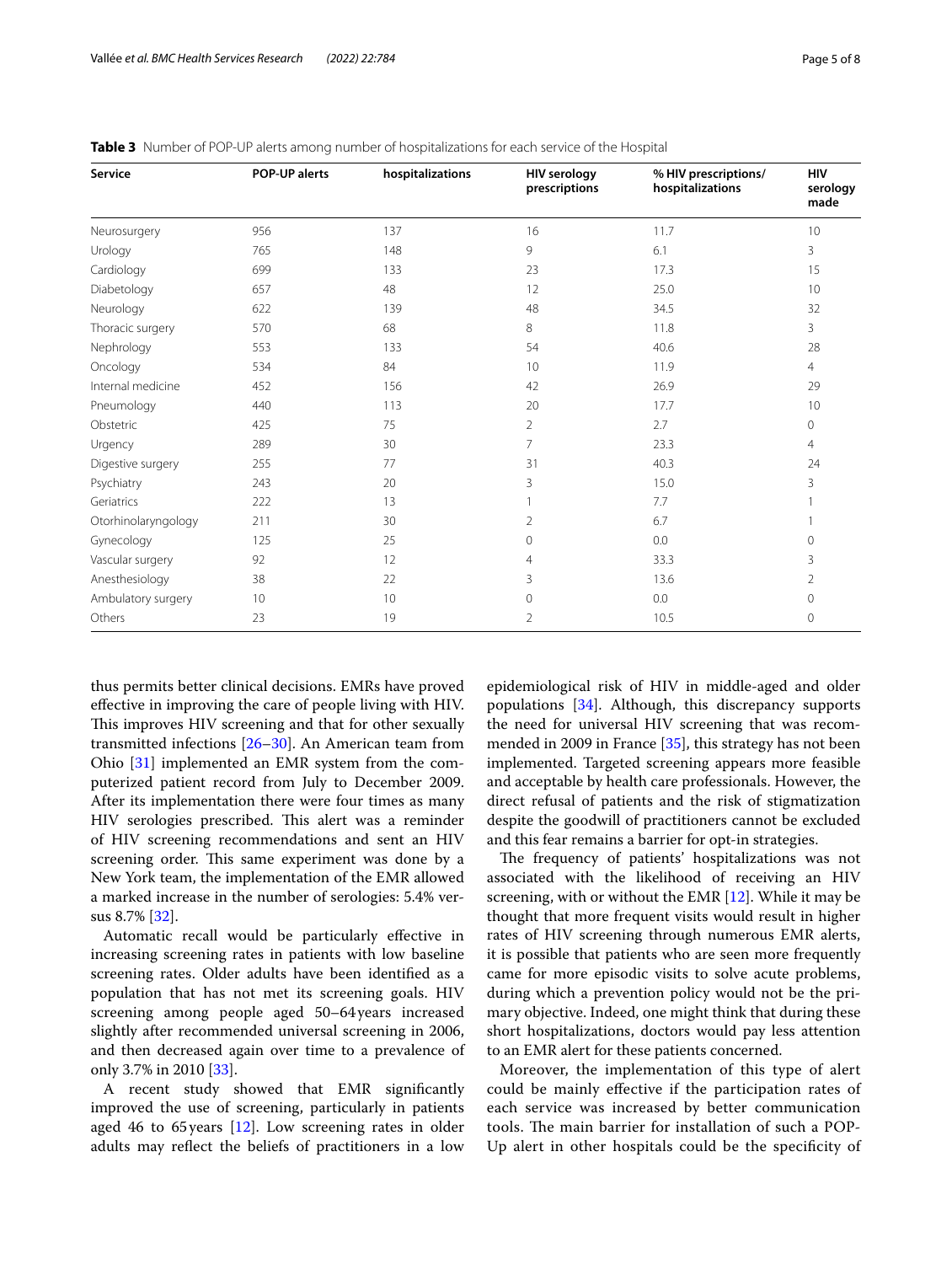the computer service systems which are diferent in each establishment, and which require 'tailor-made' tools. In future studies, it would be useful to collect data on the reason for the visit to better understand this fnding. Although the results of this project are strongly positive, it should be noted that doctors' overall adherence to this device remains low, with 74.4% of alerts being directly closed by doctors. This suggests that practices may need to consider alternative strategies to achieve screening goals. An alternative to "passive" EMR alert is "active" recalls [[13](#page-6-8)]. In addition to an EMR alert, organizational factors may be needed to improve screening.

#### **Limitations**

One of the strengths of our study is that it was conducted without any further intervention, including training of physicians in these screening issues [[14\]](#page-6-16). All the hospitalization departments of the hospital participated in the study. However, it is important to note that in everyday life, HIV screening is usually proposed based on patient risk factors (risky sexual behaviour or intravenous drug use) independently of socioeconomic vulnerability criteria. The results could be more important in geographical areas with high-risk populations, while our population has only remained focused on socially vulnerable populations and patients born in high prevalence countries whatever their risk factors [[14\]](#page-6-16). Our study must be considered with several limitations. A patient with a previous HIV diagnosis was included, the physician who followed the POP-Up request did not know this patient, and this could be added as a limitation of our study. Another limitation of our study was that we did not compare rates of HIV testing during the study period to rates of testing before implementing the alert, so it is difficult to assess the efect of the EMR alert. No information was added for specifc higher testing situations, like the nephrology service which had a high screening rate for patients with renal insufficiency who potentially may require haemodialysis. Our data collection could not treat HIV screening outside our health care system. Therefore, our screening rate is likely to underestimate the actual number of patients who have been screened. Moreover, no screening rates during the period were reported in our hospital. This cannot us allowed a comparison between rates of HIV screening in the hospital and with the EMR alert. We did not investigate the "human" factors that are the main barriers to the use of these EMRs. A fnal shortcoming is the relatively short period of use of this recall system, about eighteen months. Therefore,

it is not clear whether this EMR alert will have longterm efects.

## **Conclusion**

This study demonstrated that an EMR alert can help to increase the rate of HIV screening in hospital care practice. The progress is mainly qualitative in our study, in the departments which never prescribed serology (e.g., neurosurgery) which have started to do so thanks to the EMR alert. The services that were strong prescribers remained so and as their volume of prescriptions was high, it was difficult to show an increase in the mass of prescriptions. Through this EMR alert system, HIV screening can be implemented as a common practice like any other medical alternative. Physicians can also beneft from ongoing training on who to screen and how to avoid stigma in the face of HIV screening. Thus, a comprehensive approach combining EMR alert and medical training could improve HIV screening. Signifcant opportunities for improvement remain. Future research should examine the factors infuencing physicians' attitudes to this alert system but also other ways to improve this system and to improve the rate of HIV screening.

#### **Acknowledgments**

The authors thank Sidaction for its funding and the authors thank Polly Gobin for English correction.

#### **Authors' contributions**

DZ had the original idea. JT performed the statistical analyses. AV performed the interpretation. AV wrote the article. DS, JT, SN, EF, CM, PL, LM, SHH, GM, MV, and DZ participate in the re-writing of the manuscript. All authors read and approved the fnal manuscript.

#### **Funding**

The research has been supported and funded by Sidaction.

#### **Availability of data and materials**

The datasets generated and/or analysed during the current study are not publicly available due to the French law and but are available from the corresponding author on reasonable request.

#### **Declarations**

#### **Ethics approval and consent to participate**

All procedures performed in studies involving human participants were in accordance with the ethical standards of the institutional and with the 1964 Helsinki declaration and its later amendments or comparable ethical standards. The study was approved by the Foch IRB: IRB00012437 (approval number: 2016-A01194–47). Informed consent was obtained for all participants.

#### **Consent for publication**

Not applicable.

# **Competing interests**

The authors declare they have no confict of interest with this work.

#### **Author details**

<sup>1</sup> Department of Epidemiology - Data - Biostatistics, Delegation of Clinical Research and Innovation, Foch Hospital, Suresnes, France. <sup>2</sup>Department of Internal Medicine, Réseau Ville Hôpital Val de Seine, Foch Hospital, Suresnes, France.<sup>3</sup> Département d'Informatique, Hôpital Foch, Suresnes, France.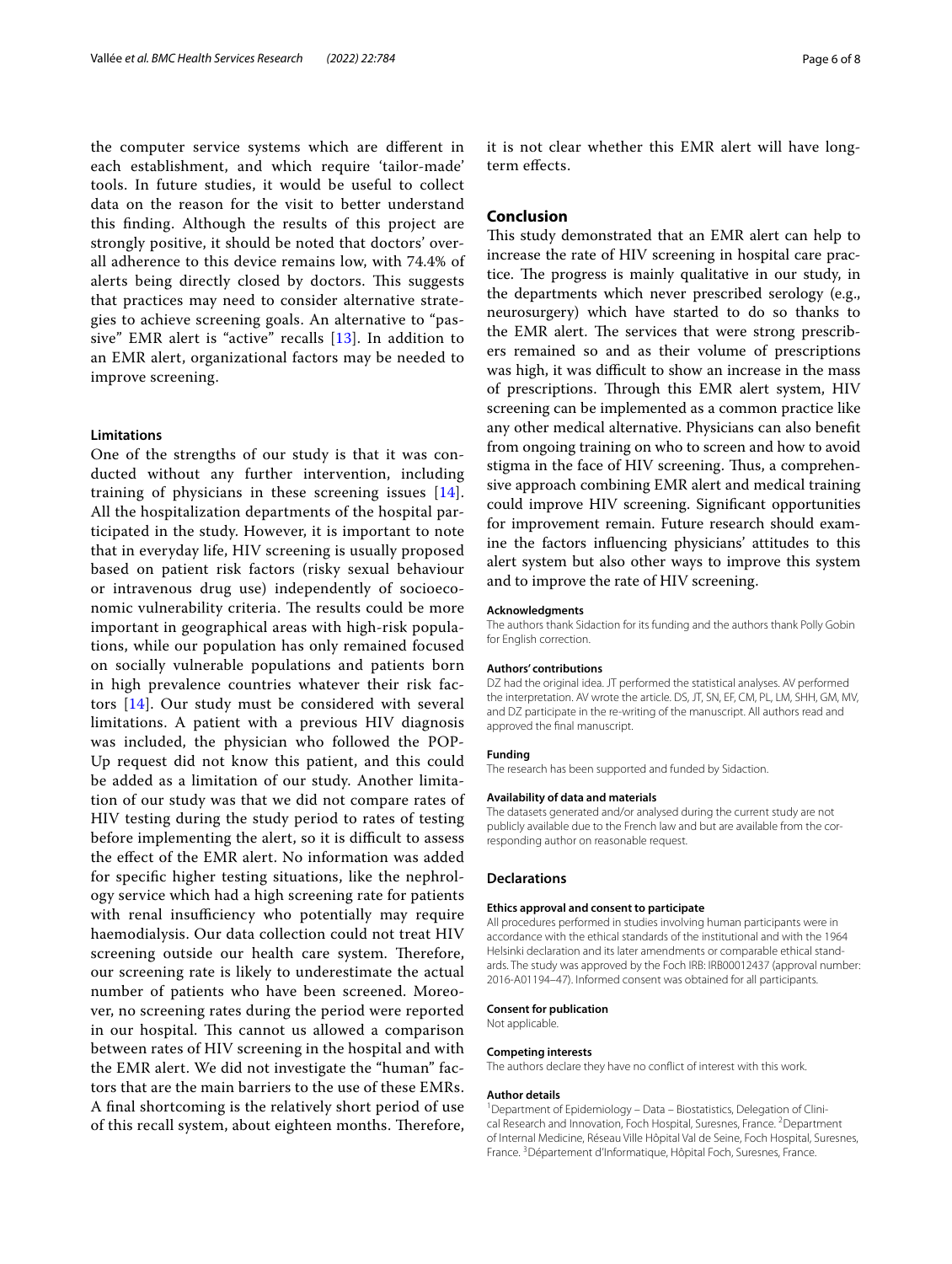<sup>4</sup> Department of Hygiene and Infectious Disease, Foch Hospital, Suresnes, France. <sup>5</sup>Service de Biologie Clinique, Hôpital Foch, Suresnes, France.

# Received: 11 July 2021 Accepted: 13 June 2022<br>Published online: 16 June 2022

#### **References**

- <span id="page-6-0"></span>1. Cazein F, Sommen C, Pillonel J, Bruyand M, Ramus C, Pichon P, et al. HIV screening activity and circumstances of new HIV diagnoses, France. BEH. 2018;2019:616–24.
- <span id="page-6-1"></span>2. Champenois K, Cousien A, Cuzin L, Le Vu S, Deuffic-Burban S, Lanoy E, et al. Missed opportunities for HIV testing in newly-HIV-diagnosed patients, a cross sectional study. BMC Infect Dis. 2013;13:200. [https://](https://doi.org/10.1186/1471-2334-13-200) [doi.org/10.1186/1471-2334-13-200](https://doi.org/10.1186/1471-2334-13-200).
- <span id="page-6-2"></span>3. Burke RC, Sepkowitz KA, Bernstein KT, Karpati AM, Myers JE, Tsoi BW, et al. Why don't physicians test for HIV? A review of the US literature. AIDS Lond Engl. 2007;21:1617–24. [https://doi.org/10.1097/QAD.0b013](https://doi.org/10.1097/QAD.0b013e32823f91ff) [e32823f91f.](https://doi.org/10.1097/QAD.0b013e32823f91ff)
- 4. Deblonde J, De Koker P, Hamers FF, Fontaine J, Luchters S, Temmerman M. Barriers to HIV testing in Europe: a systematic review. Eur J Pub Health. 2010;20:422–32. [https://doi.org/10.1093/eurpub/ckp231.](https://doi.org/10.1093/eurpub/ckp231)
- <span id="page-6-3"></span>5. Lyons MS, Lindsell CJ, Wayne DB, Rufner AH, Hart KW, Fichtenbaum CJ, et al. Comparison of missed opportunities for earlier HIV diagnosis in 3 geographically proximate emergency departments. Ann Emerg Med. 2011;58:S17–22.e1. [https://doi.org/10.1016/j.annemergmed.2011.03.](https://doi.org/10.1016/j.annemergmed.2011.03.018) [018.](https://doi.org/10.1016/j.annemergmed.2011.03.018)
- <span id="page-6-4"></span>6. Libman H. Screening for HIV infection: a healthy, "low-risk" 42-year-old man. JAMA. 2011;306:637–44. [https://doi.org/10.1001/jama.2011.1016.](https://doi.org/10.1001/jama.2011.1016)
- <span id="page-6-5"></span>7. Chaudhry R, Scheitel SM, McMurtry EK, Leutink DJ, Cabanela RL, Naessens JM, et al. Web-based proactive system to improve breast cancer screening: a randomized controlled trial. Arch Intern Med. 2007;167:606–11. [https://doi.org/10.1001/archinte.167.6.606.](https://doi.org/10.1001/archinte.167.6.606)
- 8. Chaudhry R, Tulledge-Scheitel SM, Parks DA, Angstman KB, Decker LK, Stroebel RJ. Use of a web-based clinical decision support system to improve abdominal aortic aneurysm screening in a primary care practice. J Eval Clin Pract. 2012;18:666–70. [https://doi.org/10.1111/j.](https://doi.org/10.1111/j.1365-2753.2011.01661.x) [1365-2753.2011.01661.x.](https://doi.org/10.1111/j.1365-2753.2011.01661.x)
- Schriefer SP, Landis SE, Turbow DJ, Patch SC. Effect of a computerized body mass index prompt on diagnosis and treatment of adult obesity. Fam Med. 2009;41:502–7.
- 10. DeJesus RS, Angstman KB, Kesman R, Stroebel RJ, Bernard ME, Scheitel SM, et al. Use of a clinical decision support system to increase osteoporosis screening. J Eval Clin Pract. 2012;18:89–92. [https://doi.org/10.](https://doi.org/10.1111/j.1365-2753.2010.01528.x) [1111/j.1365-2753.2010.01528.x](https://doi.org/10.1111/j.1365-2753.2010.01528.x).
- <span id="page-6-6"></span>11. Sidlow R, Msaouel P. Improving hepatitis C virus screening rates in primary care: a targeted intervention using the electronic health record. J Healthc Qual Off Publ Natl Assoc Healthc Qual. 2015;37:319-23. <https://doi.org/10.1097/JHQ.0000000000000010>.
- <span id="page-6-7"></span>12. Kershaw C, Taylor JL, Horowitz G, Brockmeyer D, Libman H, Kriegel G, et al. Use of an electronic medical record reminder improves HIV screening. BMC Health Serv Res. 2018;18:14. [https://doi.org/10.1186/](https://doi.org/10.1186/s12913-017-2824-9) [s12913-017-2824-9.](https://doi.org/10.1186/s12913-017-2824-9)
- <span id="page-6-8"></span>13. Goetz MB, Hoang T, Bowman C, Knapp H, Rossman B, Smith R, et al. A system-wide intervention to improve HIV testing in the veterans health administration. J Gen Intern Med. 2008;23:1200–7. [https://doi.org/10.](https://doi.org/10.1007/s11606-008-0637-6) [1007/s11606-008-0637-6](https://doi.org/10.1007/s11606-008-0637-6).
- <span id="page-6-16"></span>14. Avery AK, Del Toro M, Caron A. Increases in HIV screening in primary care clinics through an electronic reminder: an interrupted time series. BMJ Qual Saf. 2014;23:250–6. [https://doi.org/10.1136/](https://doi.org/10.1136/bmjqs-2012-001775) [bmjqs-2012-001775](https://doi.org/10.1136/bmjqs-2012-001775).
- <span id="page-6-9"></span>15. Reilley B, Leston J, Tulloch S, Neel L, Galope M, Taylor M. Implementation of national HIV screening recommendations in the Indian Health Service. J Int Assoc Provid AIDS Care. 2015;14:291–4. [https://doi.org/10.](https://doi.org/10.1177/2325957415570744) [1177/2325957415570744.](https://doi.org/10.1177/2325957415570744)
- <span id="page-6-10"></span>16. Sundaram V, Lazzeroni LC, Douglass LR, Sanders GD, Tempio P, Owens DK. A randomized trial of computer-based reminders and audit and feedback to improve HIV screening in a primary care setting. Int J STD AIDS. 2009;20:527–33. <https://doi.org/10.1258/ijsa.2008.008423>.
- <span id="page-6-11"></span>17. Limousi F, Lert F, Desgrées du Loû A, Dray-Spira R, Lydié N. PARCOURS study group. Dynamic of HIV-testing after arrival in France for migrants from sub-Saharan Africa: the role of both health and social care systems. PLoS One. 2017;12:e0188751. [https://doi.org/10.1371/journal.](https://doi.org/10.1371/journal.pone.0188751) [pone.0188751.](https://doi.org/10.1371/journal.pone.0188751)
- <span id="page-6-12"></span>18. Supervie V, Ndawinz JDA, Lodi S, Costagliola D. The undiagnosed HIV epidemic in France and its implications for HIV screening strategies. AIDS Lond Engl. 2014;28:1797–804. [https://doi.org/10.1097/QAD.00000](https://doi.org/10.1097/QAD.0000000000000270) [00000000270](https://doi.org/10.1097/QAD.0000000000000270).
- <span id="page-6-13"></span>19. Del Amo J, Likatavičius G, Pérez-Cachafeiro S, Hernando V, González C, Jarrín I, et al. The epidemiology of HIV and AIDS reports in migrants in the 27 European Union countries, Norway and Iceland: 1999-2006. Eur J Pub Health. 2011;21:620–6. <https://doi.org/10.1093/eurpub/ckq150>.
- <span id="page-6-14"></span>20. Green LA, Nease D, Klinkman MS. Clinical reminders designed and implemented using cognitive and organizational science principles decrease reminder fatigue. J Am Board Fam Med JABFM. 2015;28:351– 9. <https://doi.org/10.3122/jabfm.2015.03.140243>.
- <span id="page-6-15"></span>21. Federman DG, Kravetz JD, Vasquez LS, Campbell SM. Improving human immunodefciency virus testing rates with an electronic clinical reminder. Am J Med. 2012;125:240–2. [https://doi.org/10.1016/j.](https://doi.org/10.1016/j.amjmed.2011.06.034) [amjmed.2011.06.034](https://doi.org/10.1016/j.amjmed.2011.06.034).
- <span id="page-6-17"></span>22. Bates DW, Cohen M, Leape LL, Overhage JM, Shabot MM, Sheridan T. Reducing the frequency of errors in medicine using information technology. J Am Med Inform Assoc JAMIA. 2001;8:299–308. [https://](https://doi.org/10.1136/jamia.2001.0080299) [doi.org/10.1136/jamia.2001.0080299.](https://doi.org/10.1136/jamia.2001.0080299)
- 23. Kitahata MM, Dillingham PW, Chaiyakunapruk N, Buskin SE, Jones JL, Harrington RD, et al. Electronic human immunodefciency virus (HIV) clinical reminder system improves adherence to practice guidelines among the University of Washington HIV Study Cohort. Clin Infect Dis Of Publ Infect Dis Soc Am. 2003;36:803–11. [https://doi.org/10.1086/](https://doi.org/10.1086/368085) [368085](https://doi.org/10.1086/368085).
- <span id="page-6-18"></span>24. Federman DG, Kravetz JD, Lerz KA, Akgun KM, Ruser C, Cain H, et al. Implementation of an electronic clinical reminder to improve rates of lung cancer screening. Am J Med. 2014;127:813–6. [https://doi.org/10.](https://doi.org/10.1016/j.amjmed.2014.04.010) [1016/j.amjmed.2014.04.010](https://doi.org/10.1016/j.amjmed.2014.04.010).
- <span id="page-6-19"></span>25. Prior M, Guerin M, Grimmer-Somers K. The efectiveness of clinical guideline implementation strategies--a synthesis of systematic review fndings. J Eval Clin Pract. 2008;14:888–97. [https://doi.org/10.1111/j.](https://doi.org/10.1111/j.1365-2753.2008.01014.x) [1365-2753.2008.01014.x.](https://doi.org/10.1111/j.1365-2753.2008.01014.x)
- <span id="page-6-20"></span>26. Patterson ES, Nguyen AD, Halloran JP, Asch SM. Human factors barriers to the efective use of ten HIV clinical reminders. J Am Med Inform Assoc JAMIA. 2004;11:50–9. [https://doi.org/10.1197/jamia.M1364.](https://doi.org/10.1197/jamia.M1364)
- 27. Patterson ES, Doebbeling BN, Fung CH, Militello L, Anders S, Asch SM. Identifying barriers to the efective use of clinical reminders: bootstrapping multiple methods. J Biomed Inform. 2005;38:189–99. [https://doi.](https://doi.org/10.1016/j.jbi.2004.11.015) [org/10.1016/j.jbi.2004.11.015.](https://doi.org/10.1016/j.jbi.2004.11.015)
- 28. Spielberg F, Kurth AE, Severynen A, Hsieh Y-H, Moring-Parris D, Mackenzie S, et al. Computer-facilitated rapid HIV testing in emergency care settings: provider and patient usability and acceptability. AIDS Educ Prev Off Publ Int Soc AIDS Educ. 2011;23:206-21. [https://doi.org/10.](https://doi.org/10.1521/aeap.2011.23.3.206) [1521/aeap.2011.23.3.206.](https://doi.org/10.1521/aeap.2011.23.3.206)
- 29. Schnall R, Sperling JD, Liu N, Green RA, Clark S, Vawdrey DK. The effect of an electronic "hard-stop" alert on HIV testing rates in the emergency department. Stud Health Technol Inform. 2013;192:432–6.
- <span id="page-6-21"></span>30. Zou H, Fairley CK, Guy R, Bilardi J, Bradshaw CS, Garland SM, et al. Automated, computer generated reminders and increased detection of gonorrhoea, chlamydia and syphilis in men who have sex with men. PLoS One. 2013;8:e61972. [https://doi.org/10.1371/journal.pone.00619](https://doi.org/10.1371/journal.pone.0061972) [72](https://doi.org/10.1371/journal.pone.0061972).
- <span id="page-6-22"></span>31. Avery AK, Toro MD, Einstadter D. Decreasing missed opportunities for HIV testing in primary care through enhanced utilization of the electronic medical record. J AIDS. Clin Res. 2012:4. [https://doi.org/10.4172/](https://doi.org/10.4172/2155-6113.S4-006) [2155-6113.S4-006.](https://doi.org/10.4172/2155-6113.S4-006)
- <span id="page-6-23"></span>32. Schnall R, Liu N, Sperling J, Green R, Clark S, Vawdrey D. An electronic alert for HIV screening in the emergency department increases screening but not the diagnosis of HIV. Appl Clin Inform. 2014;5:299–312. [https://doi.org/10.4338/ACI-2013-09-RA-0075.](https://doi.org/10.4338/ACI-2013-09-RA-0075)
- <span id="page-6-24"></span>33. Ford CL, Mulatu MS, Godette DC, Gaines TL. Trends in HIV testing among U.S. older adults Prior to and since release of CDC's routine HIV testing recommendations: National Findings from the BRFSS. Public